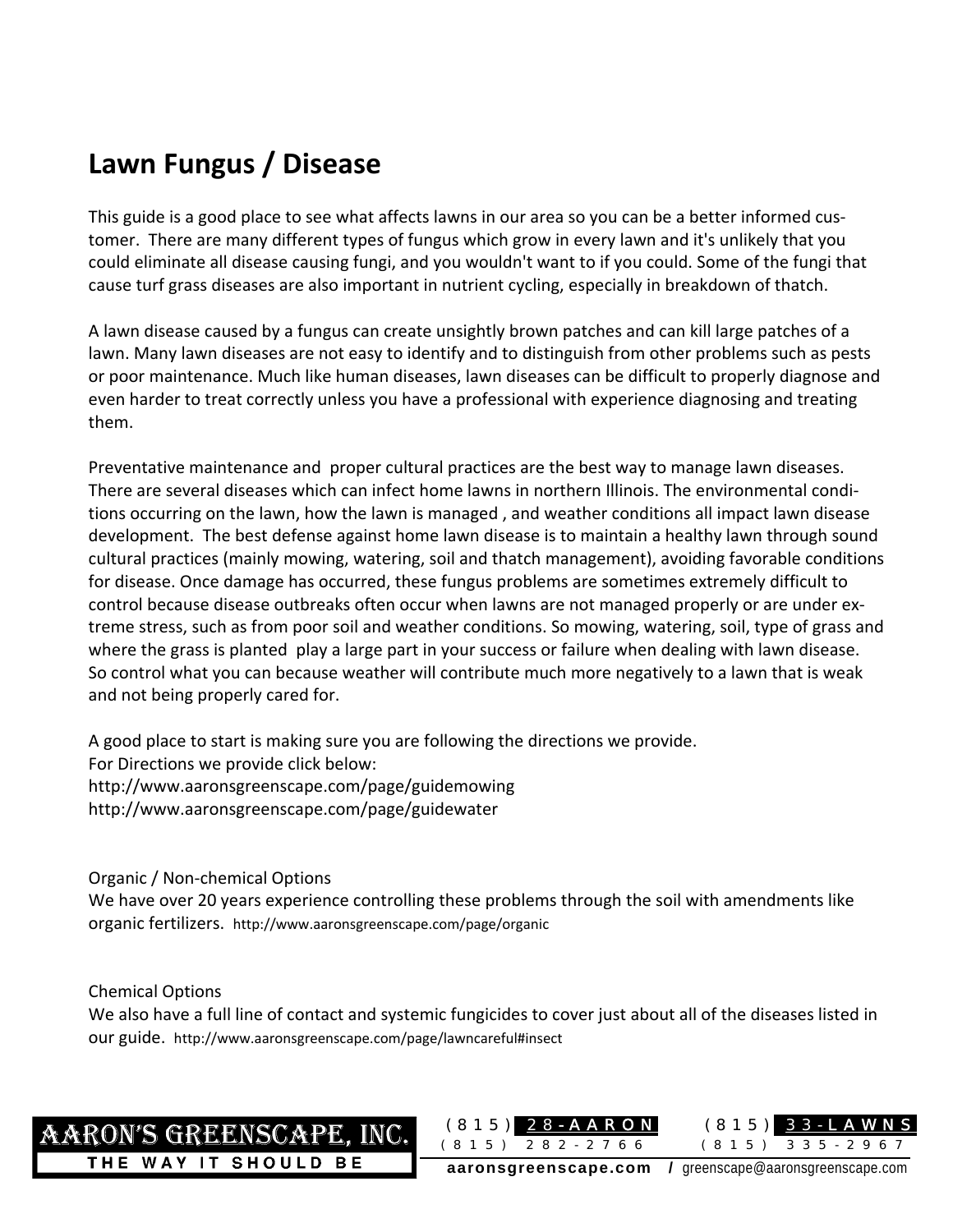## *Snow Mold*



Irregular Matted Areas "Moldy" Appearance in Spring

Snowmold is most common to Kentucky Bluegrass and Fescues in regions where snow falls and sits on the lawn for extended periods of time. Growth takes place at temperatures as low as freezing (to slightly below freezing) and continues after snow melt in the spring for as long as the grass remains wet and the temperatures cold. Grey snow mold activity stops when the temperature exceeds 45 F or the surface is dry. Pink snow mold develops under a snow cover on unfrozen ground and also can develop in cool wet weather in fall and spring as long as the temperature is between 32 and 60 F.

The best prevention for snow mold is to aerate often. Improving water drainage, raking leaves off lawn's surface, and follow a fertilization schedule to help prevent over-fertilization in the late-fall can also help. Fungicides are also available for sever cases.

#### MORE DETAILED INFORMATION

http://www.aaronsgreenscape.com/2009snowmoldupdate.pdf http://urbanext.illinois.edu/hortanswers/detailproblem.cfm?PathogenID=178 http://urbanext.illinois.edu/hortanswers/detailproblem.cfm?PathogenID=179

## *Slime Mold*



Like powdery mildew, slime molds covers grass with a powdery covering that looks almost like crystallized frost. Feeds on decaying organic matter found in the soil. As the powdery covering becomes thicker, it reduces the light reaching the plant cells, and they begin to turn yellow.

No prevention. Usually not harmful. In some cases, the grass blades an be hosed off with a forceful stream of water.

## *Grease Spot*

Grease Spot can effect all grasses in humid climates and can be recognized by the slimy-brown patches that often have a white, cotton-like fungus around it. Grease Spot gets its name for the "greasy" appearance it makes while matting together and can appear in streaks across the lawn.

The best prevention for Grease Spot is to aerate often, water in the morning hours only, remove excess thatch, reduce shade on lawn, and cutback on the nitrogen levels during fertilization.





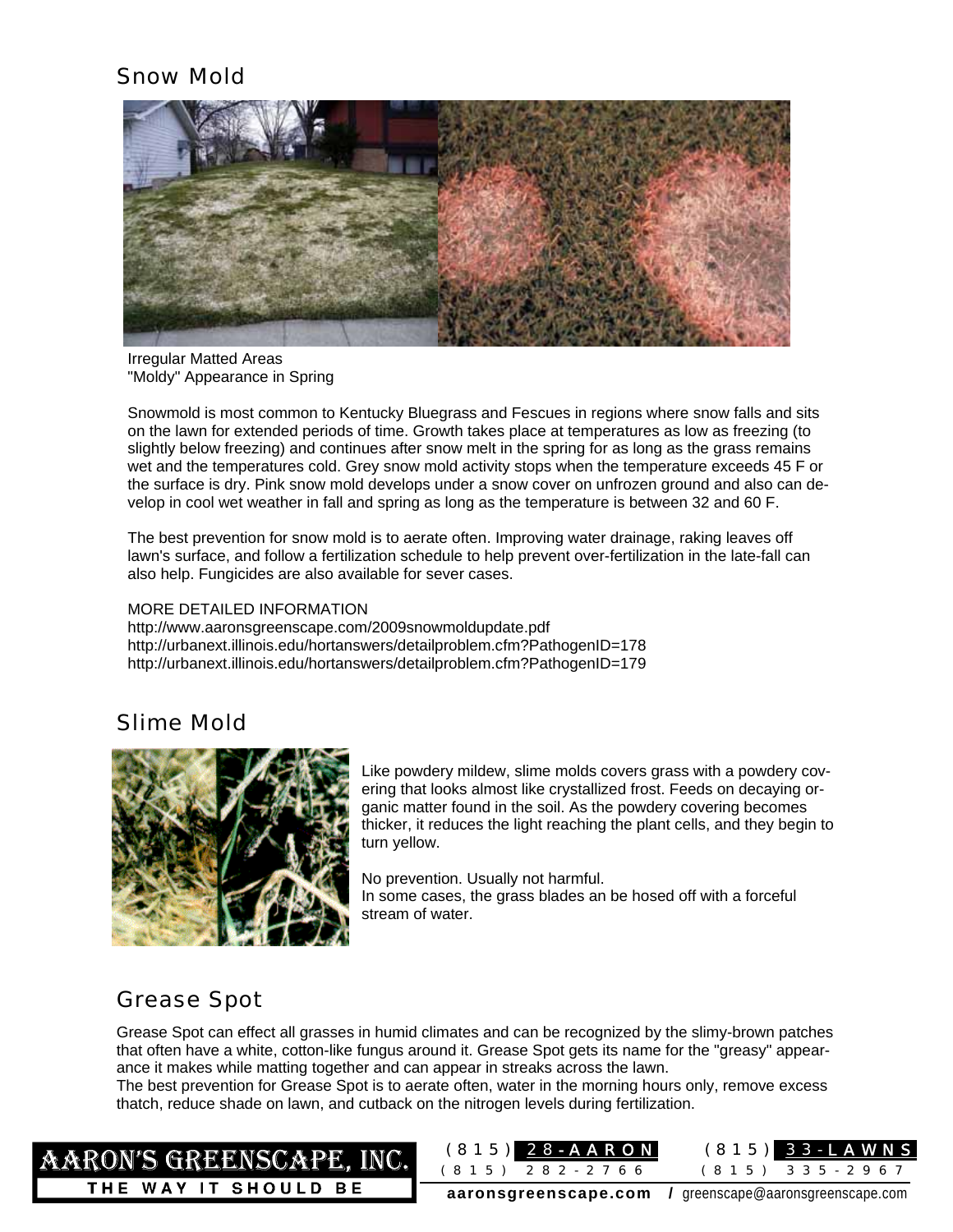## *Dollar Spot*



Dollar Spot Small Blighted Areas Hourglass Lesion Girdles Blade Colored Band on Lesion Edge

Dollar spots are most common to Kentucky Bluegrass, Bent Grass, and Bermuda in humid climates. They get their name from their small silver dollarlike shape, but can begin as the size of a small grapefruit. Usually looks brown or straw-colored in appearance. The spots may merge to form large patches several feet wide

Dollar spot is most common during warm, wet weather with heavy dews and in those lawns with low levels of nitrogen. Dollar Spot develops at temperatures of 60-85 degrees Fahrenheit with high humidity and low soil moisture.

The best prevention for brown patch is aerate often, water only in the morning hours if additional water is necessary, remove excess thatch, and follow a fertilization schedule to help increase the amount of nitrogen and organic content levels in your soil. Fungicides are also available.

## *Red Thread*



Red Thread Pink to Red Masses on Leaf Blades Threadlike Appendages from Leaf Tips

#### Red Thread *(Laestisaria Fuciformis)*

Red Thread is most common to Fescues, Ryegrasses, and Kentucky Bluegrasses during times of moist and cool weather. Red Thread gets its name from the pinkish-red threads that form around the leaf blades and bind them together. Eventually, the affected grass will turn brown.

It attacks only leaves and leaf sheaths and is seldom serious enough to kill a lawn. The red treads will be most visible when wet. The best temperatures for Red Thread development are 68-75 F.

The best prevention for Red Thread is aerate regularly and remove thatch. Mowing to proper levels, reduce shade on lawn, follow a regular fertilization schedule along with regular core aeration and add organic content to the soil. Make sure to include nitrogen and potassium. Fungicides are also available.

### *Rust*



Rust Orange Pustules on Leaf Blades Orange Powder from Affected Grass Yellowish Lawn Decline

Rust gets its name from the orange, "rusty" appearance it gives leaf blades. Most common on sites with poor soil high amounts of clay/sand and low amounts of organic material. Common in new lawn installations because of several contributing factors. Most commonly effecting ryegrasses and Kentucky Bluegrass, rust tends to flourish in conditions of: morning dew, shade, high soil compaction, low-soil fertility. The best way to check for rust problems is by taking a white tissue or paper towel and rubbing a few grass blades through it. If an orange color remains, then it's usually rust.

Rust is favored by humid weather with night temperatures of 70-75 F, day temperatures of 85-95 F, wetness from dew lasting many hours after sunrise, and frequent light rain (or watering).

The best prevention for rust is to aerate your lawn, water well in the morning hours, reduce shade to grass, mow more frequently and bag grass clippings; follow a fertilization schedule to help increase the amount of nitrogen and organic content levels in your soil. Fungicides are available.

MORE INFORMATION http://urbanext.illinois.edu/lawntalk/rust\_diseases\_in\_home\_lawns.cfm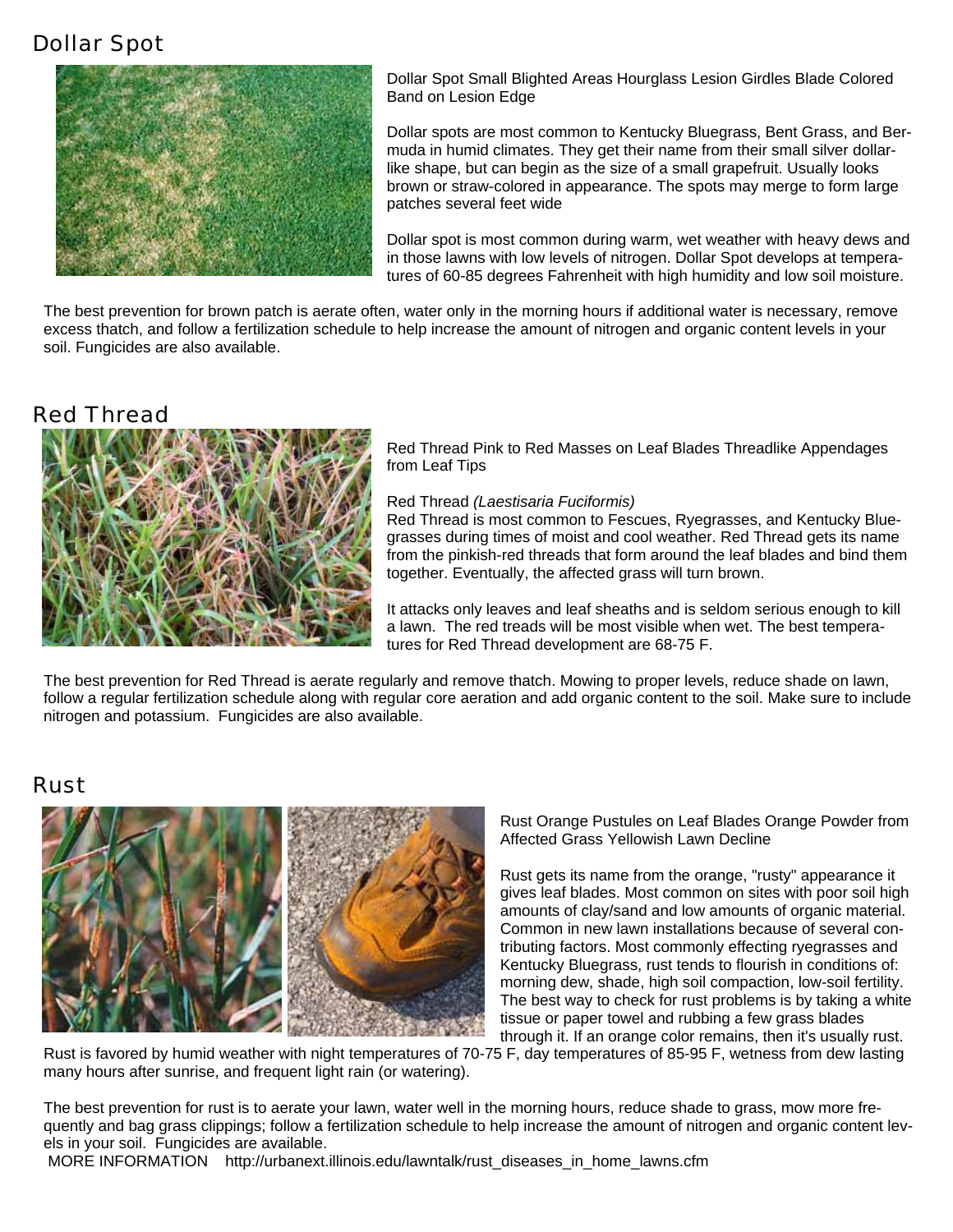## **Summer Patch, Necrotic Ring Spot, and Brown Patch**

**Summer Patch, Necrotic Ring Spot, and Brown Patch** are root born diseases that make circles and frog eye shapes. Almost every lawn has had or does have these problems. These diseases are most evident in times of stress, like when it's dry and hot. **Conditions such as excessive thatch, poor soil, sod installed over a poorly prepared site and poor cultural practices (mowing and watering) can give these fungus problems all they will need to do serious damage.** In

### *Summer Patch*



## *Necrotic Ring Spot*



## *Brown Patch*



most cases, light to moderately damaged areas will recover with minimum long term damage. In severe cases, Fungicide treatments may be needed to stop the damage from getting any worse and rescue the rest of the lawn from infection. **Treating light to moderately damaged lawns with a special organic fertilizer and aeration suppresses disease** by balancing out soil problems naturally, and is a very cost effective and environmentally friendly long term option.

#### Summer Patch

Circular/Crescent Shaped Patches Irregular Dead Areas Light green patches that spread, turn reddish brown and then die.

It is a warm weather root disease and grows best in temps between 80-85 degrees Fh and can occur in turf from mid-June through September and reappears during times of hot weather.

#### Necrotic Ring Spot (Fusarium Blight) Circular/Crescent Shaped Patches Irregular Dead Areas

Thatch may decompose in the patch areas, giving them a sunken or depressed appearance. In warm weather, the red blades are seldom seen. Plants affected in the cooler weather of spring and fall are weakened and very susceptible to summer heat and drought stress. This stress may lead to the death of weakened plants and an apparent resurgence of symptoms, even though the fungus **may not be active** at that time.

#### Brown patch

Circular/Crescent Shaped Patches Irregular Dead Areas

Brown patch may infect well-watered and fertilized lawns in hot, humid weather. Brown patch commonly starts as a small spot and can quickly spread outwards in a circular or horseshoe pattern up to a couple of feet wide. Often times, while expanding outwards, the inside of the circle will recover, leaving the brown areas resembling a smoke-ring.

The Rhizoctonia Blight fungus is most active at 80-90 F temperatures when grass leaves stay wet for a long time. It is most severe when excess nitrogen fertilizer has been used. A night temperature above 70 F and a long dew period favors rapid Rhizoctonia Blight development.

**The best prevention for is to aerate often, and follow a fertilization schedule using organic base slow release fertilization.** 

#### MORE DETAILED INFORMATION

http://www.aaronsgreenscape.com/page/guidefungus http://urbanext.illinois.edu/lawntalk/managing\_patch\_disease\_in\_lawns.cfm

### ARON'S GREENSCAPE, INC THE WAY IT SHOULD BE





**aaronsgreenscape.com /** greenscape@aaronsgreenscape.com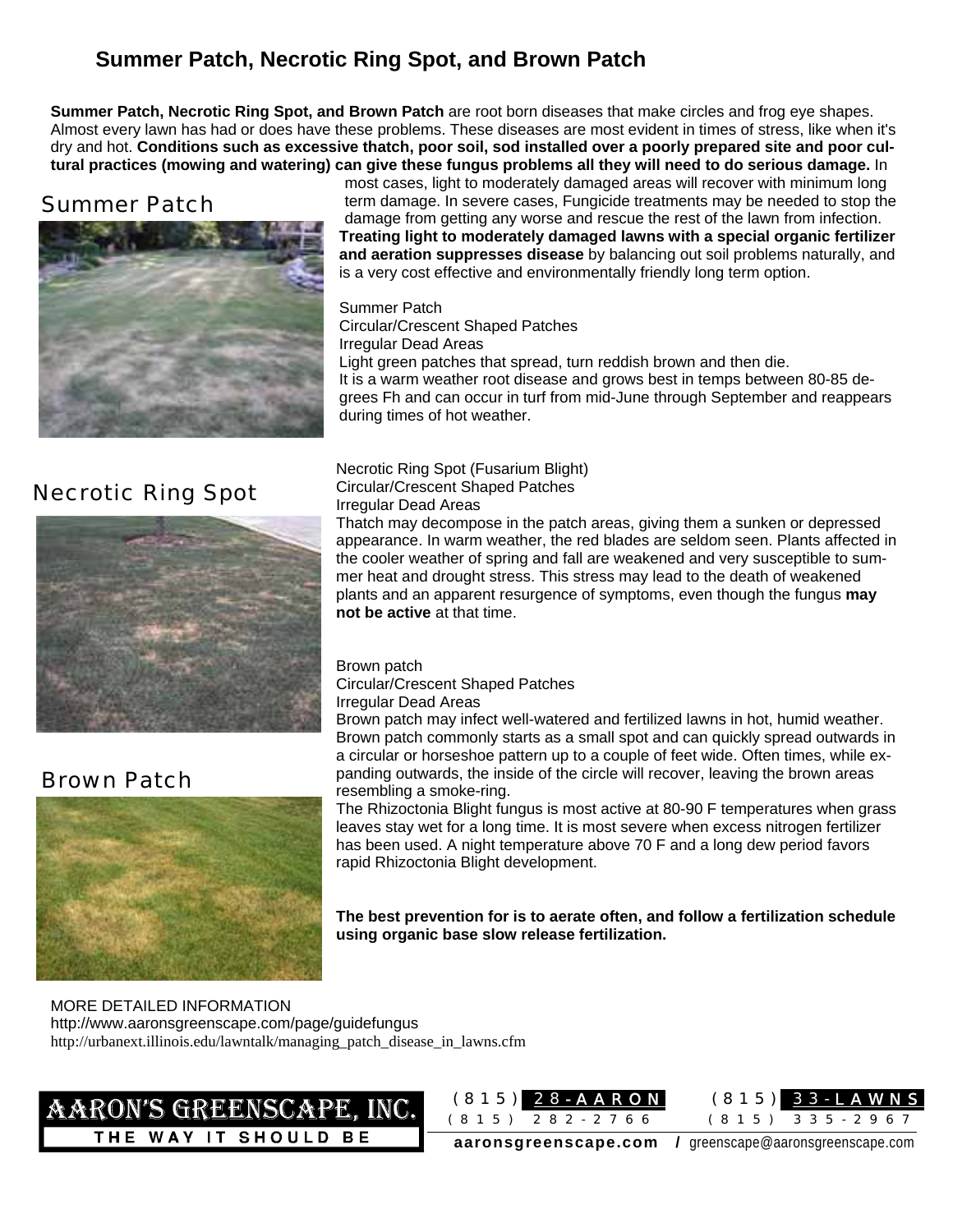### *Powdery Mildew*



Grass looks as though it is sprinkled with flour. Kentucky bluegrass and shade areas are the most susceptible. Grass will wither and die. It is favored by temperatures of 60-72 F

Water only in the morning; reduce shade by pruning, aerate and check drainage in the area.

Fungicides are available.

## *Fairy Rings*



Fairy Rings can grow in most grasses, and are distinguishable by circular rings filled with fast-growing, dark-green grass. Around the perimeter of the ring, the grass will typically turn brown and often times grow mushrooms. Fairy rings typically grow in soils that contain wood debris and/or old decaying tree stumps.

The best prevention for fairy ring is to aerate the diseased area, water well in the morning hours, remove excess thatch, and follow a fertilization schedule to help increase the amount of nitrogen levels in your lawn. Organic fertilizer is a great choice because is also helps by feeding the microbes and good fungi that eat up thatch and it slowly release naturally through the soil.

Fairy ring can sometimes be controlled by using a tree root feeder and break up by flushing. Also is some cases regular heavy double pass aeration and broad spectrum fungicide kept it in check.

#### MORE INFORMATION

http://urbanext.illinois.edu/lawntalk/fairy\_ring\_and\_mushrooms\_in\_lawns.cfm

ARON'S GREENSCAPE, INC THE WAY IT SHOULD BE

*(815) 28 - AARON (815) 33 - L (815) 282-2766 (815) 335-2967*